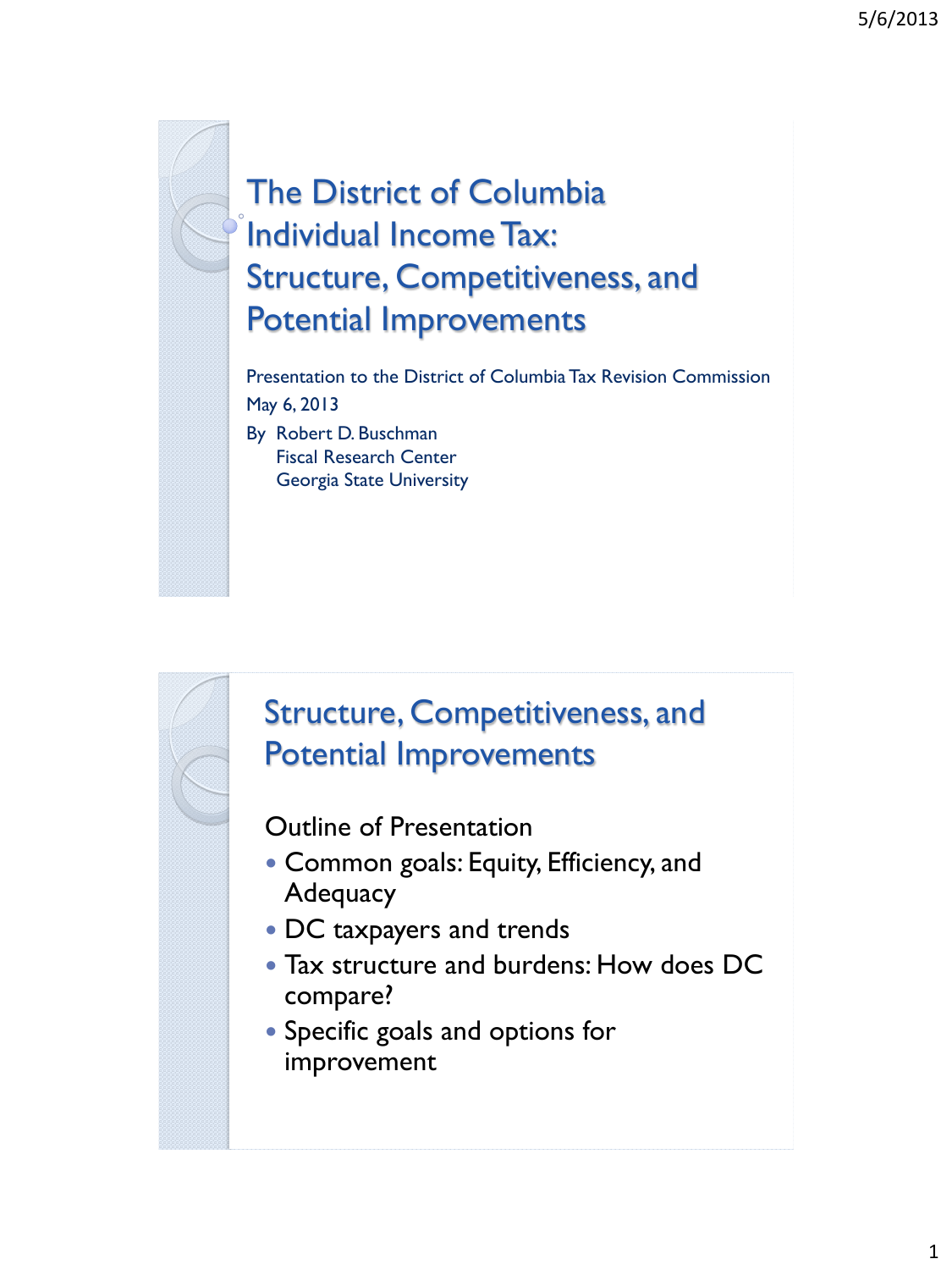

# Equity, Efficiency, and Adequacy

• Funding current services

• Stability to maintain services Matters best addressed in context of the overall fiscal architecture.

Focusing on the individual income tax:

- Vertical and horizontal equity
- **•** Efficiency

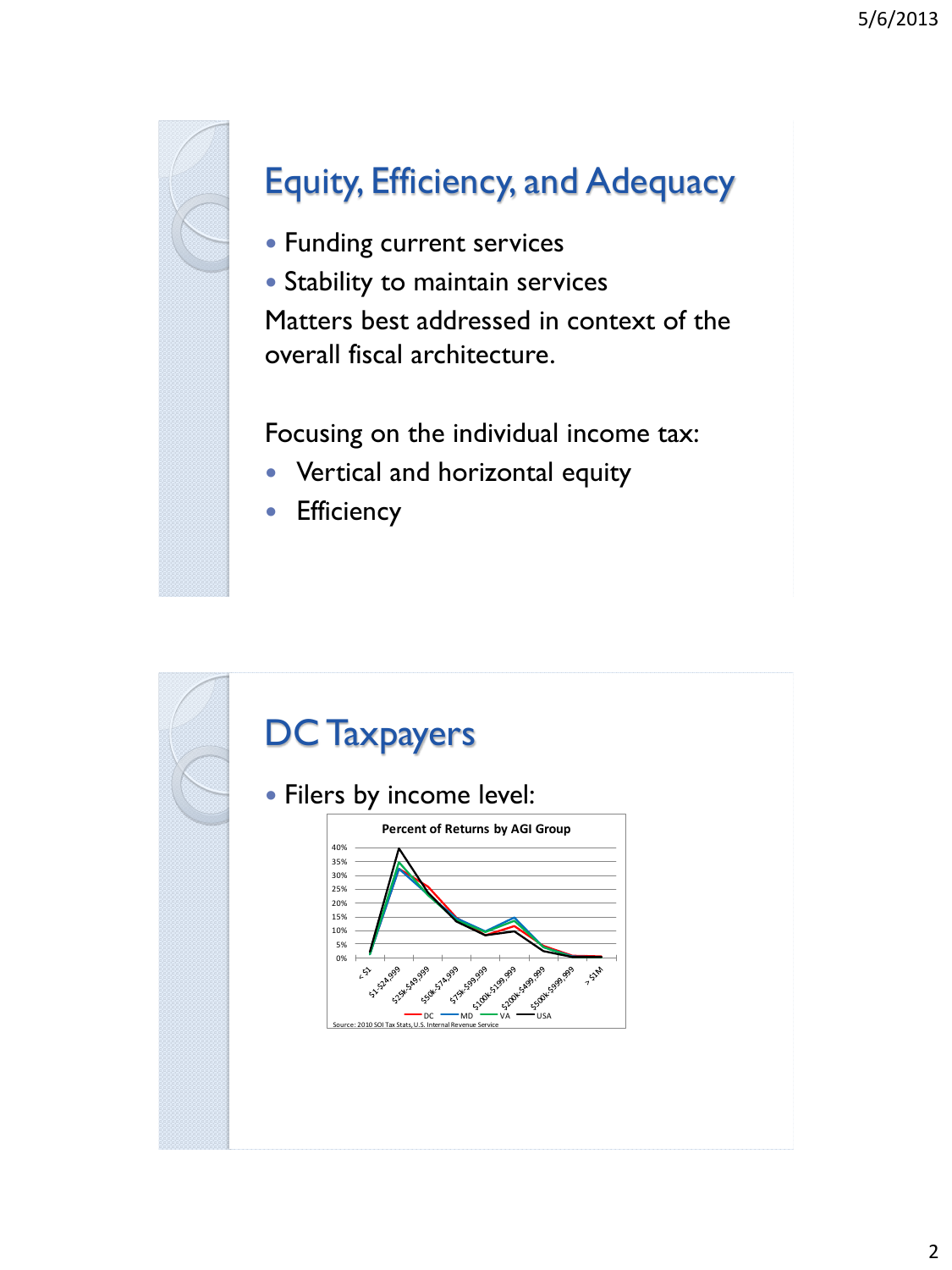

#### DC Taxpayers

#### Filers by marital status:



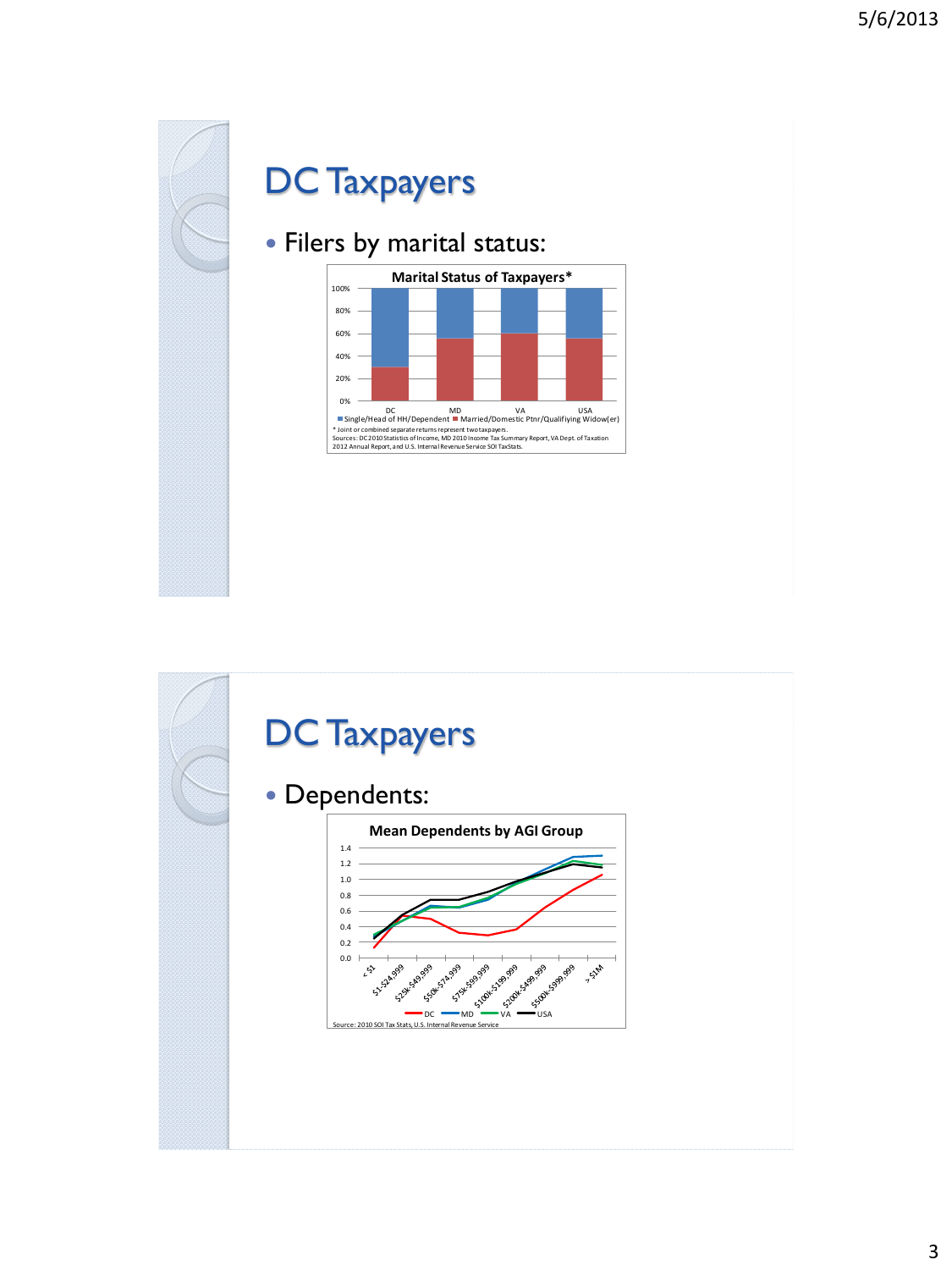

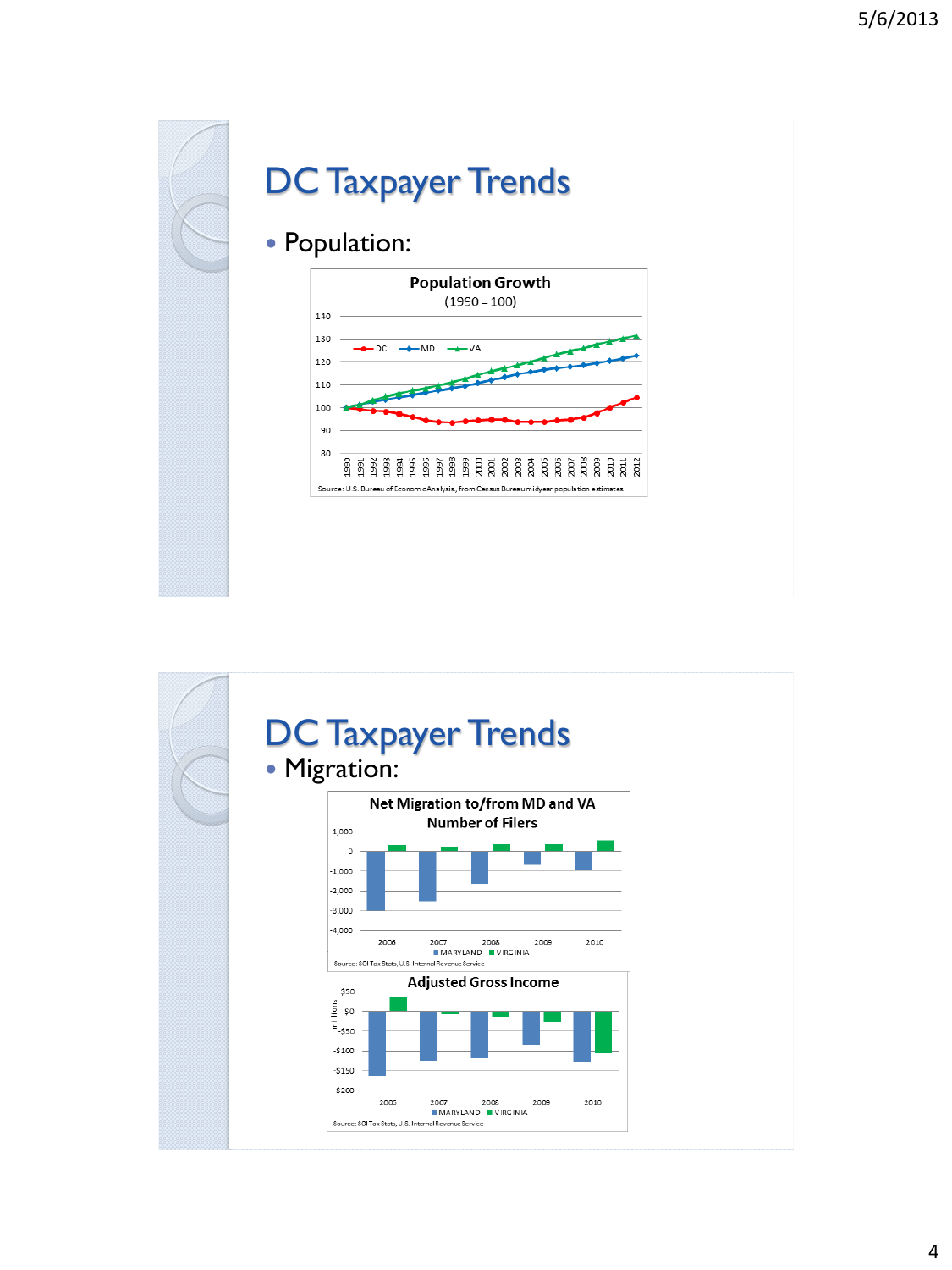

### Tax Burden Comparisons

#### Overall tax burdens

|            | <b>2010 Total State and Local Tax Collections</b> |            |    |                           |    |  |  |  |  |  |  |
|------------|---------------------------------------------------|------------|----|---------------------------|----|--|--|--|--|--|--|
|            | Total (\$M)                                       | Per Capita |    | Rank   % of Pers Inc Rank |    |  |  |  |  |  |  |
| DC         | \$5,030                                           | \$8,315    |    | 12.5%                     | 5  |  |  |  |  |  |  |
| <b>MD</b>  | \$28,066                                          | \$4,851    |    | 10.3%                     | 27 |  |  |  |  |  |  |
| <b>VA</b>  | \$31,176                                          | \$3,885    | 25 | 9.2%                      | 43 |  |  |  |  |  |  |
| <b>USA</b> | \$1,269,650                                       | \$4,105    |    | 10.7%                     |    |  |  |  |  |  |  |

Source: Federation of Tax Administrators

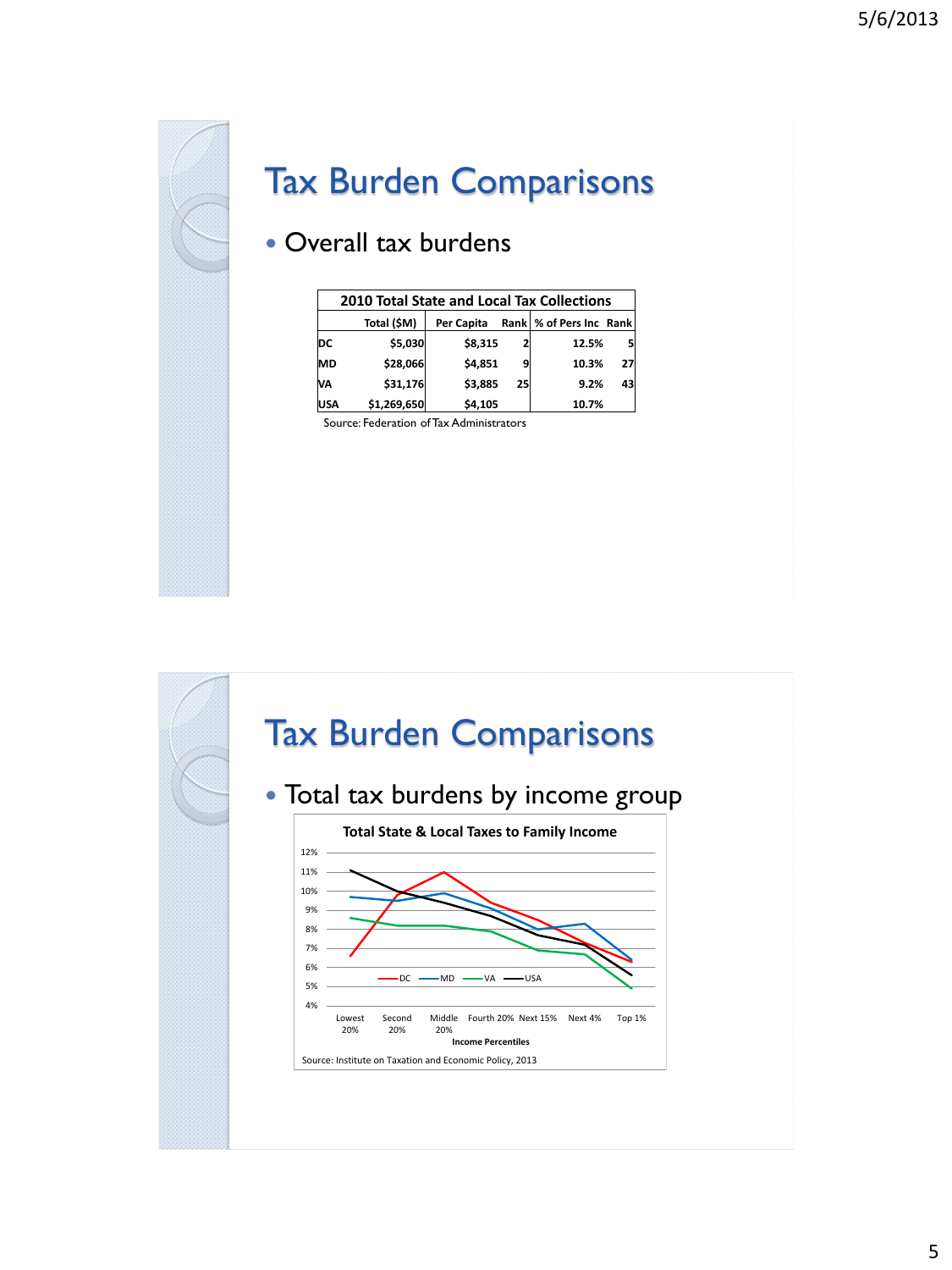

| <b>Tax Structure Comparisons</b> |  |  |  |  |
|----------------------------------|--|--|--|--|
|----------------------------------|--|--|--|--|

| <b>Feature</b>                              | <b>DC</b>    | <b>MD</b>                           | <b>VA</b>    |
|---------------------------------------------|--------------|-------------------------------------|--------------|
| <b>Filing Status</b><br>Options             | 8            | $\boldsymbol{6}$                    | 3            |
| Adjustments to Fed<br><b>AGI: Additions</b> | 5(6 in 2013) | 21                                  | 10           |
| <b>Subtractions</b>                         | 16           | 48                                  | 42           |
| <b>Tax Brackets</b>                         | 4            | 8 (top 5 split by<br>filing status) | 4            |
| Low/Lower Income<br><b>Credits</b>          | 4            | $\overline{2}$                      | $\mathbf{2}$ |
| <b>Other Credits</b>                        | 3            | 31                                  | 32           |
| Forms/Instructions<br>Pages                 | 12/34        | 14/38                               | 12/51        |
| Instruction<br>Worksheets                   | П            | 13                                  | 3            |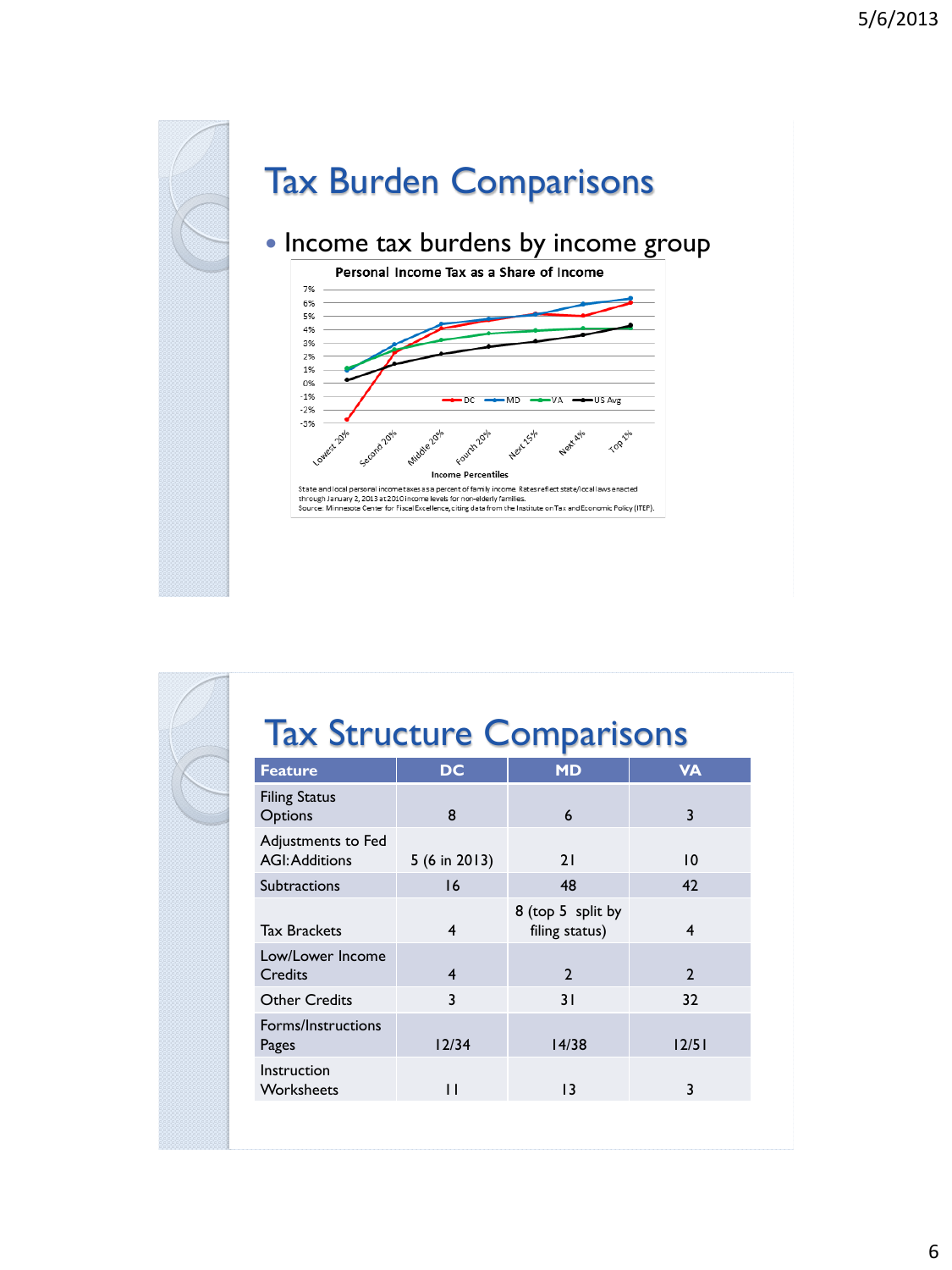

### Tax Structure Comparisons

- Itemized or standard deductions
	- Must choose same as federal in DC and VA
	- Federal itemized deductions less deductions for state/local taxes paid
	- Phases-out in DC for DC AGI above \$200k
- Taxation of capital gains
	- Long-term gains taxed as ordinary income
	- Exception since 2011 in VA for gains on investments in certain VA businesses.
- Taxation of municipal bond interest
- Taxation of retirees

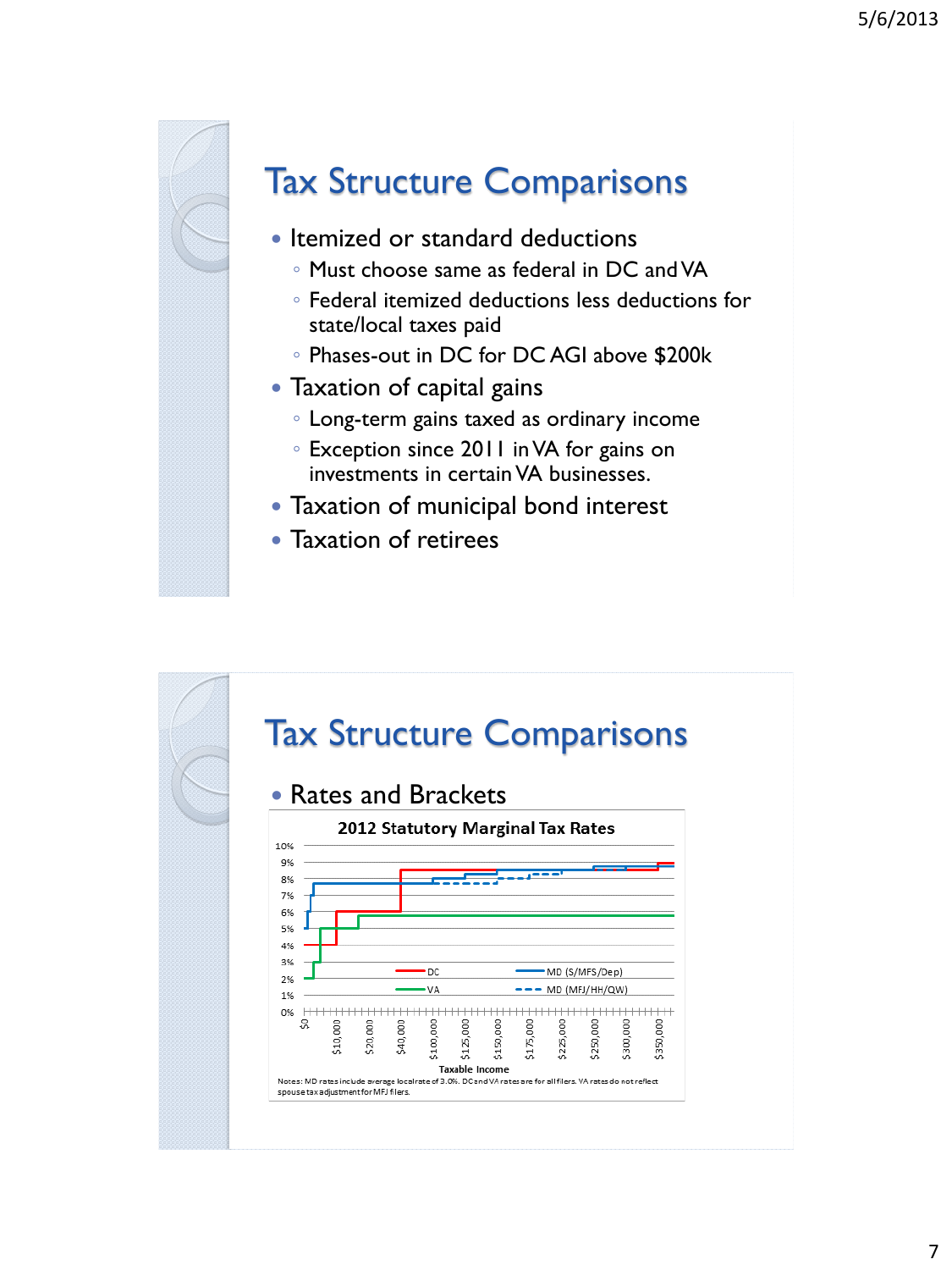![](_page_7_Figure_1.jpeg)

![](_page_7_Figure_2.jpeg)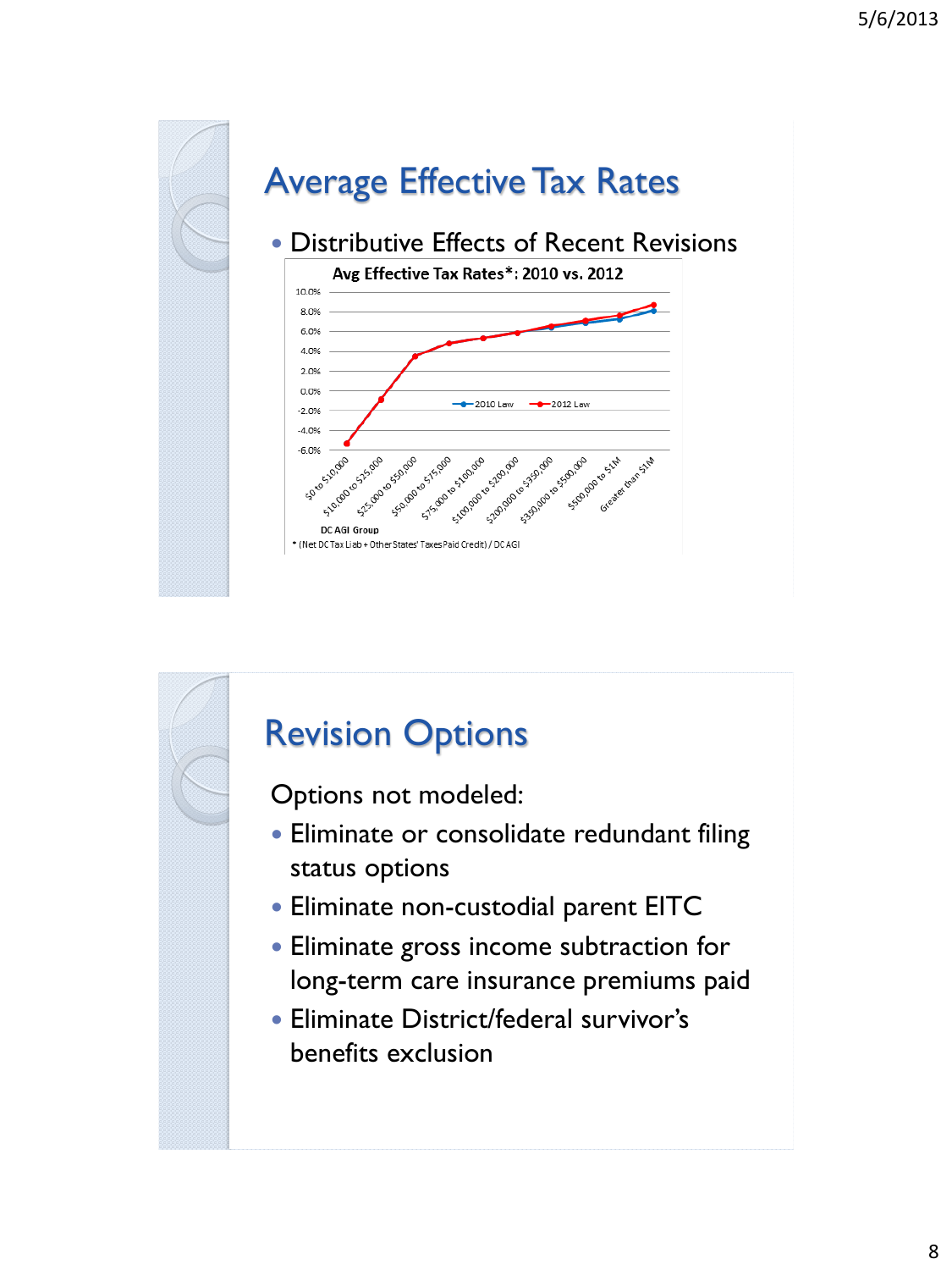![](_page_8_Picture_1.jpeg)

#### Revision Options

- Five simple options
	- Eliminate District employee first-time homebuyer credit
	- Eliminate \$3,000 exclusion for District/federal retiree pensions
	- Eliminate low income credit
	- Eliminate homeowner and renter property tax credit
	- Add limited exclusion for long-term capital gains

### Revision Option Results 1-3

| <b>Table 11: Revisions 1-3 Simulation Results Summary</b> |                      |           |          |                                                 |                |                   |                                                 |                        |                   |                            |           |                                |
|-----------------------------------------------------------|----------------------|-----------|----------|-------------------------------------------------|----------------|-------------------|-------------------------------------------------|------------------------|-------------------|----------------------------|-----------|--------------------------------|
| <b>2012 Law</b>                                           |                      |           |          | 1) Elim. DC Employee<br><b>Homebuyer Credit</b> |                |                   | 2) Elim. DC/Federal Pension<br><b>Exclusion</b> |                        |                   | 3) Elim. Low Income Credit |           |                                |
| <b>DC Adjusted Gross</b>                                  | <b>Tax LIABILITY</b> |           |          | Tax CHANGE                                      |                | <b>Tax CHANGE</b> |                                                 |                        | <b>Tax CHANGE</b> |                            |           |                                |
| <b>Income</b>                                             | Returns              | Average   | AETR     |                                                 | Returns Amount |                   |                                                 | Average Returns Amount |                   |                            |           | Average Returns Amount Average |
| \$0 or less                                               | 6.711                | (S155)    |          |                                                 |                |                   |                                                 |                        |                   |                            |           |                                |
| \$1 to \$10,000                                           | 42,639               | (S286)    | $-5.36%$ |                                                 |                | ٠                 | 455                                             | \$46,523               | \$102             | 2,508                      | \$144,307 | \$58                           |
| \$10,000 to \$25,000                                      | 67,240               | (S157)    | $-0.91%$ |                                                 | \$563          | \$563             | 3.443                                           | \$522,461              | \$152             | 383                        | \$40,589  | \$106                          |
| \$25,000 to \$50,000                                      | 79,300               | \$1,269   | 3.46%    | 15                                              | \$16,679       | \$1,112           | 4.670                                           | \$882,858              | \$189             |                            | \$1,274   | \$182                          |
| \$50,000 to \$75,000                                      | 44,044               | \$2,909   | 4.76%    | 21                                              | \$38,296       | \$1,824           | 2,342                                           | \$592,168              | \$253             | 3                          | \$775     | \$258                          |
| \$75,000 to \$100,000                                     | 24,714               | \$4,610   | 5.34%    | 9                                               | \$18,000       | \$2,000           | 1,309                                           | \$359,096              | \$274             |                            | \$147     | \$147                          |
| \$100,000 to \$200,000                                    | 35,050               | \$7,997   | 5.83%    | 6                                               | \$12,000       | \$2,000           | 1.702                                           | \$488,808              | \$287             | $\overline{4}$             | \$641     | \$160                          |
| \$200,000 to \$350,000                                    | 10,887               | \$16,268  | 6.36%    |                                                 |                | ٠                 | 526                                             | \$158,958              | \$302             |                            | \$147     | \$147                          |
| \$350,000 to \$500,000                                    | 2,664                | \$27,328  | 6.63%    |                                                 |                |                   | 142                                             | \$44,240               | \$312             |                            |           |                                |
| \$500,000 to \$1M                                         | 2,321                | \$45,066  | 6.64%    |                                                 |                | ٠                 | 83                                              | \$24,182               | \$291             |                            | \$200     | \$200                          |
| Greater than \$1M                                         | 1,160                | \$163,118 | 6.32%    |                                                 |                | ٠                 | 20                                              | \$5,876                | \$294             |                            | \$718     | \$718                          |
| <b>All Taxpayers</b>                                      | 316,730              | \$3,609   | 5.20%    | 52                                              | \$85,539       | \$1,645           | 14,692                                          | \$3,125,168            | \$213             | 2,909                      | \$188,798 | \$65                           |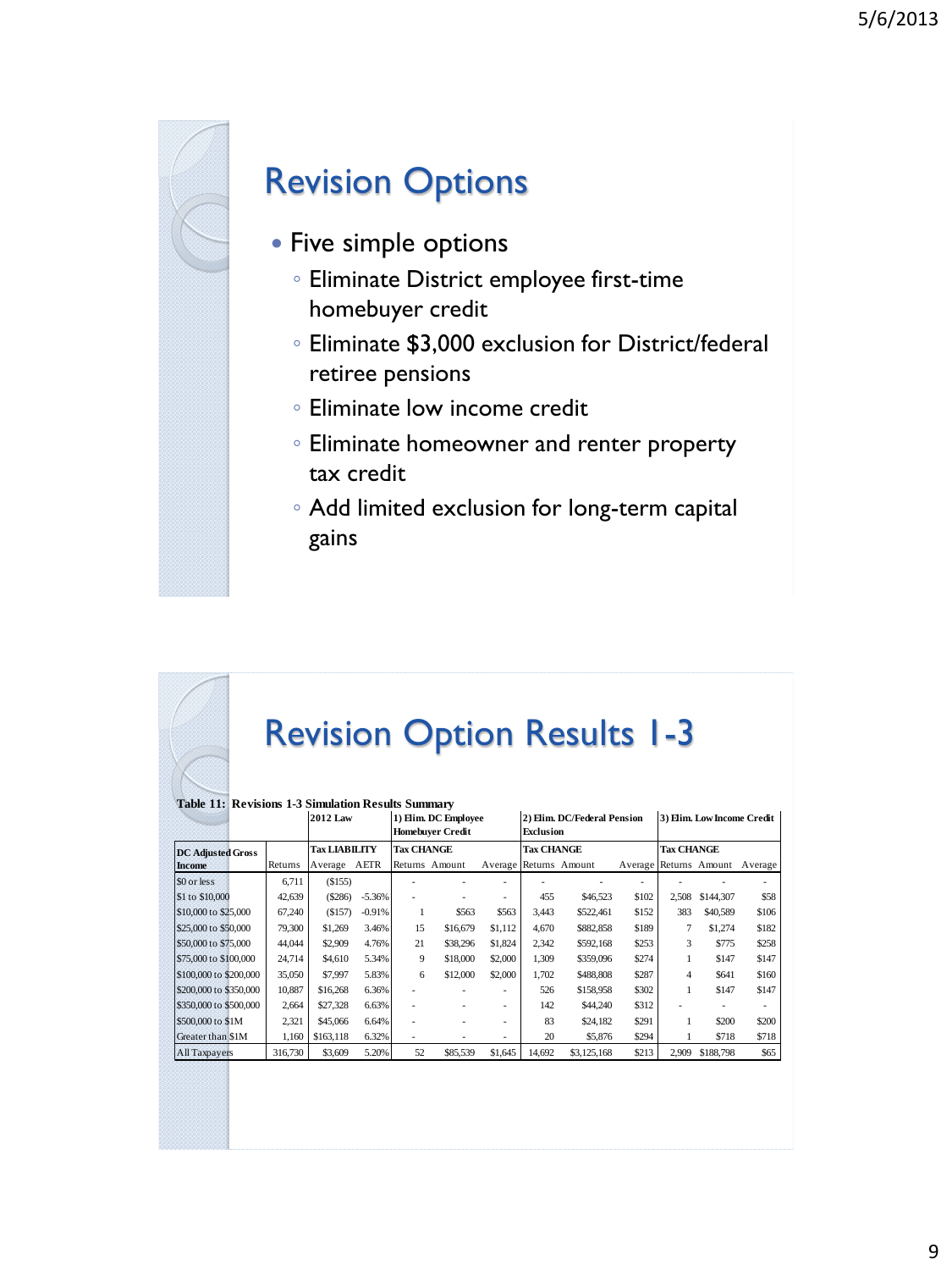![](_page_9_Picture_1.jpeg)

## Revision Option Results 4-5

| Table 12: Revisions 4-5 Simulation Results Summary |                 |                      |             |                              |                |                                                              |                   |                |            |
|----------------------------------------------------|-----------------|----------------------|-------------|------------------------------|----------------|--------------------------------------------------------------|-------------------|----------------|------------|
|                                                    | <b>2012 Law</b> |                      |             | 4) Elim. Property Tax Credit |                | 5) Exclude 30% of Long-Term<br><b>Capital Gains from AGI</b> |                   |                |            |
| DC Adjusted Gross                                  |                 | <b>Tax LIABILITY</b> |             | <b>Tax CHANGE</b>            |                |                                                              | <b>Tax CHANGE</b> |                |            |
| Income                                             | Returns         | Average              | <b>AETR</b> |                              | Returns Amount | Average Returns Amount                                       |                   |                | Average    |
| \$0 or less                                        | 6,711           | (S155)               |             | 1,273                        | \$806,768      | \$634                                                        |                   | (S1)           | (S1)       |
| \$1 to \$10,000                                    | 42,639          | (S286)               | 1.23%       | 3,026                        | \$1,775,909    | \$587                                                        | 393               | (S9, 414)      | (S24)      |
| \$10,000 to \$25,000                               | 67,240          | (S157)               | $-2.99%$    | 3,721                        | \$2,001,601    | \$538                                                        | 1.185             | (S60, 955)     | (S51)      |
| \$25,000 to \$50,000                               | 79,300          | \$1,269              | 7.36%       |                              |                | ٠                                                            | 2,392             | (\$181,054)    | (576)      |
| \$50,000 to \$75,000                               | 44,044          | \$2,909              | 7.85%       |                              |                | ٠                                                            | 2,373             | (S294,732)     | (S124)     |
| \$75,000 to \$100,000                              | 24,714          | \$4,610              | 7.54%       |                              |                | ٠                                                            | 1.835             | (S304, 929)    | \$166      |
| \$100,000 to \$200,000                             | 35,050          | \$7,997              | 9.28%       |                              |                | ٠                                                            | 3,450             | (\$1,197,673)  | (S347)     |
| \$200,000 to \$350,000                             | 10,887          | \$16,268             | 12.29%      |                              |                | ٠                                                            | 2,213             | (\$1,347,006)  | (S609)     |
| \$350,000 to \$500,000                             | 2,664           | \$27,328             | 10.88%      |                              |                | ۰                                                            | 717               | (\$1,157,181)  | (S1,614)   |
| \$500,000 to \$1M                                  | 2,321           | \$45,066             | 10.94%      |                              |                | ٠                                                            | 703               | (\$1,981,858)  | (S2, 819)  |
| Greater than \$1M                                  | 1,160           | \$163,118            | 24.44%      | ٠                            |                |                                                              | 354               | (\$15,617,892) | (S44, 118) |
| All Taxpayers                                      | 316,730         | \$3,609              | 0.15%       | 8.020                        | \$4,584,279    | \$572                                                        | 15.616            | (\$22,152,696) | (S1, 419)  |

#### **Table 12: Revisions 4-5 Simulation Results Summary**

#### Revision Options

- Framework for more complex options
	- Eliminate itemized and standard deductions
	- Increase personal and dependent exemptions
	- Adjusting tax bracket thresholds
	- Adjusting tax rates
- Changes made in combination can be designed to work toward a variety of revenue and equity goals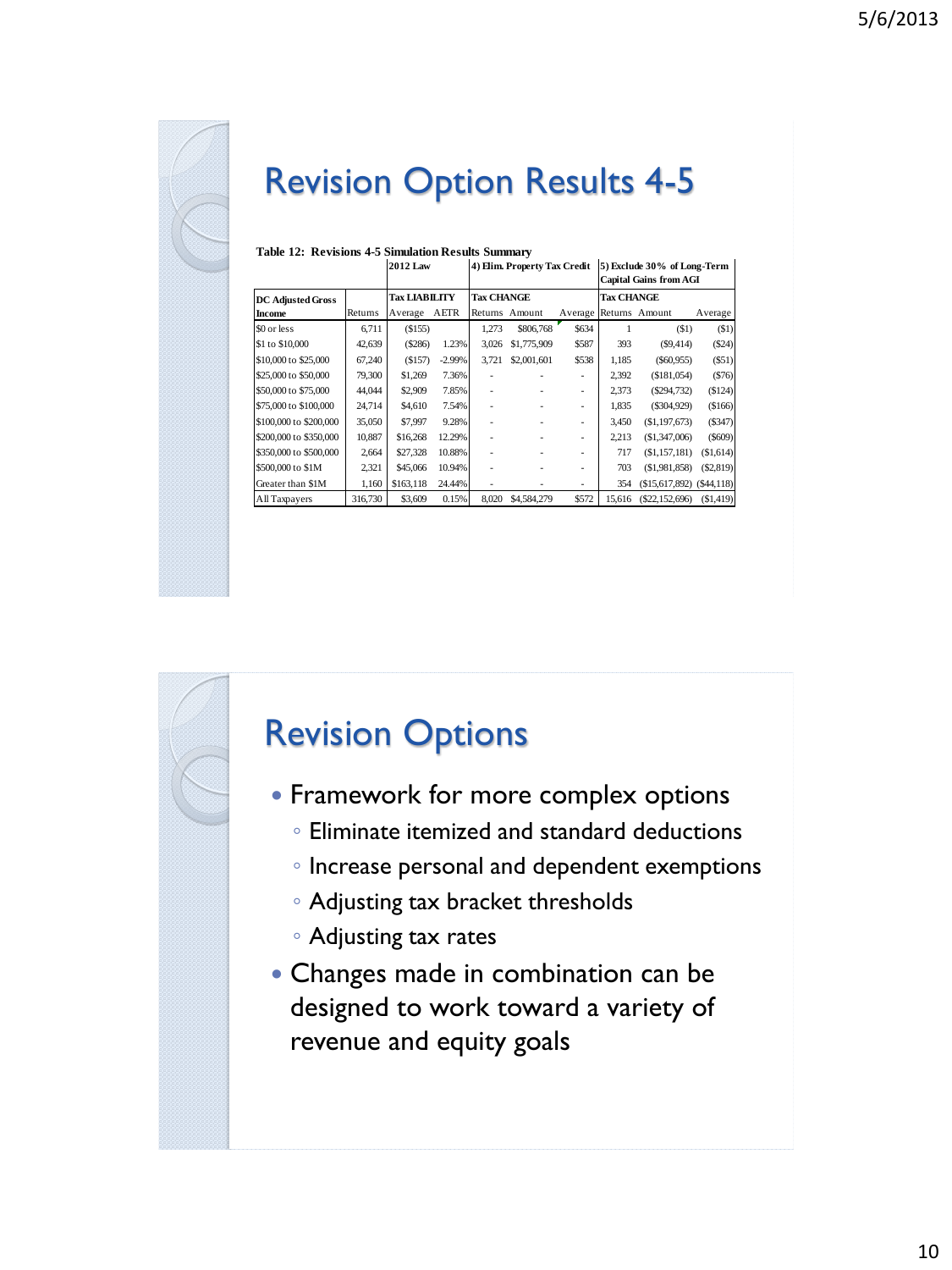![](_page_10_Picture_1.jpeg)

## Revision Option Results 6-7

| Table 13: Revisions 6-8 Simulation Results Summary |         |                      |                  |                   |                                                                |                 |                                                                    |                  |           |  |
|----------------------------------------------------|---------|----------------------|------------------|-------------------|----------------------------------------------------------------|-----------------|--------------------------------------------------------------------|------------------|-----------|--|
|                                                    |         | <b>2012 Law</b>      |                  |                   | 6) Elim. Deductions, Incr.<br><b>Exemption Amt. by \$4,500</b> |                 | 7) 2 lower brkts to \$15k & \$60k,<br>2 top rates to 7.75% & 8.75% |                  |           |  |
| <b>DC Adjusted Gross</b>                           |         | <b>Tax LIABILITY</b> |                  | <b>Tax CHANGE</b> |                                                                |                 | <b>Tax CHANGE</b>                                                  |                  |           |  |
| Income                                             | Returns | Average              | Adj AETR Returns |                   | Amount                                                         | Average Returns |                                                                    | Amount           | Average   |  |
| \$0 or less                                        | 6,711   | (S155)               | nmf              |                   |                                                                | ٠               |                                                                    |                  |           |  |
| \$0 to \$10,000                                    | 42,639  | (S286)               | $-5.29%$         | 19,838            | \$291,259                                                      | \$15            | 4                                                                  | \$20             | \$5       |  |
| \$10,000 to \$25,000                               | 67,240  | (S157)               | $-0.85%$         | 64,883            | $(\$6,257,221)$                                                | $($ \$96)       | 29,824                                                             | (\$1,999,141)    | (S67)     |  |
| \$25,000 to \$50,000                               | 79,300  | \$1,269              | 3.53%            | 79,085            | $(\$6,888,149)$                                                | (S87)           | 75,299                                                             | (S7, 831, 269)   | (\$104)   |  |
| \$50,000 to \$75,000                               | 44,044  | \$2,909              | 4.82%            | 43,991            | \$8,711,923                                                    | \$198           | 43,437                                                             | (\$14,908,837)   | (\$343)   |  |
| \$75,000 to \$100,000                              | 24,714  | \$4,610              | 5.40%            | 24,683            | \$13,161,378                                                   | \$533           | 24,526                                                             | (\$15, 124, 153) | (S617)    |  |
| \$100,000 to \$200,000                             | 35,050  | \$7,997              | 5.92%            | 35,000            | \$36,357,124                                                   | \$1,039         | 34,885                                                             | $(\$34,093,400)$ | (S977)    |  |
| \$200,000 to \$350,000                             | 10.887  | \$16,268             | 6.57%            | 10.855            | \$20,022,321                                                   | \$1,845         | 10.825                                                             | (\$19,955,834)   | (\$1,843) |  |
| \$350,000 to \$500,000                             | 2,664   | \$27,328             | 7.11%            | 2.647             | \$6,596,169                                                    | \$2,492         | 2,637                                                              | (S7,514,826)     | (\$2,850) |  |
| \$500,000 to \$1 M.                                | 2,321   | \$45,066             | 7.69%            | 2,307             | \$7,963,596                                                    | \$3,452         | 2,299                                                              | (S8, 455, 285)   | (\$3,678) |  |
| Greater than \$1 M.                                | 1.160   | \$163,118            | 8.78%            | 1.148             | \$13,197,652                                                   | \$11,496        | 1,139                                                              | (\$8,468,207)    | (S7, 435) |  |
| All Taxpayers                                      | 316,730 | \$3,609              | 5.71%            | 284.437           | \$93,156,052                                                   | \$328           | 224,875                                                            | (\$118,350,932)  | (\$526)   |  |

#### **Table 13: Revisions 6-8 Simulation Results Summary**

### Revision Option Results 6+7

#### **Table 13: Revisions 6-8 Simulation Results Summary (continued) 8) Combined Effect of 6 and 7 2012 Law**

| <b>DC Adjusted Gross</b> |         | <b>Tax LIABILITY</b> |                  | <b>Tax CHANGE</b> |                 |                 | Proforma Tax LIABILITY |          |                    |  |
|--------------------------|---------|----------------------|------------------|-------------------|-----------------|-----------------|------------------------|----------|--------------------|--|
| Income                   | Returns | Average              | Adj AETR Returns |                   | Amount          | Average Average |                        |          | Adj AETR AAdj AETR |  |
| \$0 or less              | 6.711   | (S155)               | nmf              |                   |                 |                 | (S155)                 | nmf      |                    |  |
| \$0 to \$10,000          | 42,639  | (S286)               | $-5.29%$         | 19.838            | \$291.261       | \$15            | (S279)                 | $-5.16%$ | 0.13%              |  |
| \$10,000 to \$25,000     | 67,240  | (S157)               | $-0.85%$         | 64.870            | (S7, 922, 993)  | (\$122)         | (S274)                 | $-1.53%$ | $-0.68%$           |  |
| \$25,000 to \$50,000     | 79,300  | \$1,269              | 3.53%            | 79,066            | (S13.997.944)   | (S177)          | \$1,093                | 3.05%    | $-0.48%$           |  |
| \$50,000 to \$75,000     | 44.044  | \$2,909              | 4.82%            | 43.977            | $(\$8,075,907)$ | (\$184)         | \$2,726                | 4.52%    | $-0.30%$           |  |
| \$75,000 to \$100,000    | 24,714  | \$4,610              | 5.40%            | 24.669            | $(\$3,642,915)$ | (S148)          | \$4,463                | 5.23%    | $-0.17%$           |  |
| \$100,000 to \$200,000   | 35,050  | \$7,997              | 5.92%            | 34,994            | (S1.471.772)    | (S42)           | \$7,955                | 5.89%    | $-0.03%$           |  |
| \$200,000 to \$350,000   | 10,887  | \$16,268             | 6.57%            | 10,845            | (S1,744,429)    | (\$161)         | \$16,108               | 6.50%    | $-0.06%$           |  |
| \$350,000 to \$500,000   | 2.664   | \$27,328             | 7.11%            | 2.644             | (\$1,343,030)   | (S508)          | \$26,824               | 6.99%    | $-0.12%$           |  |
| \$500,000 to \$1 M.      | 2,321   | \$45,066             | 7.69%            | 2,307             | (S757, 661)     | (S328)          | \$44,739               | 7.65%    | $-0.05%$           |  |
| Greater than \$1 M.      | 1.160   | \$163,118            | 8.78%            | 1.148             | \$4,394,729     | \$3,828         | \$166,906              | 8.93%    | 0.15%              |  |
| All Taxpayers            | 316,730 | \$3,609              | 5.71%            | 284.358           | (S34.270.660)   | (\$121)         | \$3,500                | 5.55%    | $-0.16%$           |  |

 $\overline{\phantom{a}}$